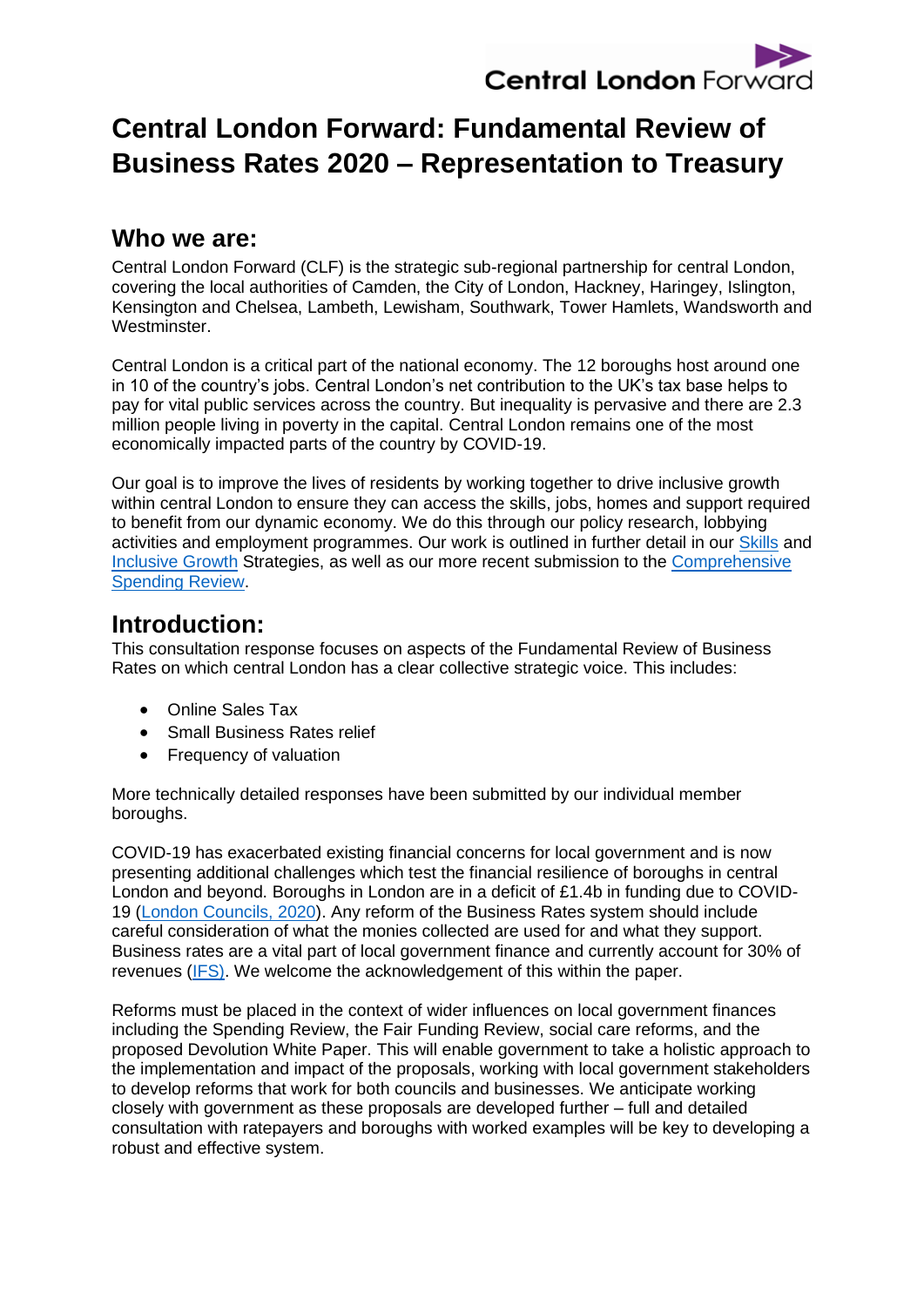

We also encourage government to consider the implications of these proposals for wider fiscal devolution. CLF boroughs have previously called for local authorities to have a greater role in setting and directing a suite of taxes at a local level and we have welcomed the government's stated objective for 100% of business rates to be retained locally. Compared with other developed countries, the UK is an outlier in the level of tax raised and spent locally [\(Communities and Local Government Committee, 2014\).](https://publications.parliament.uk/pa/cm201415/cmselect/cmcomloc/503/50305.htm)

We recognise the need for further reform beyond the proposals consulted on this Autumn, and we look forward to working with government on this.

### **An alternative to business rates - Online Sales Tax:**

**Recommendation: Develop a complimentary Online Sales Tax and Business Rates system.** CLF supports the proposed Online Sales Tax (OST) and believe that a hybrid approach – continuing to collect business rates but supplementing local government revenue through an OST – should be considered.

#### *Bringing the tax system in line with changing trends in spending*

High street and other brick-and-mortar retail and commercial properties are experiencing structural change with changing consumers trends and rising costs. At a time when businesses need to invest in innovation and adaptation in response to these longer-term threats to the high street, they face fierce competition from online provision. This trend increased during the COVID-19 national and local lockdowns. During the national lockdown online retail sales accounted for over 30% of total retail sales for the first time [\(ONS,](https://www.ons.gov.uk/businessindustryandtrade/retailindustry/bulletins/retailsales/august2020#retail-sectors-during-the-coronavirus-pandemic) 2020).

Online retailers often pay significantly reduced business rates due to the high proportion of their estates being made upon light industrial or warehouse space which has a much lower rateable value. In Inner London<sup>1</sup> retail space has an average rateable value of £298 per sqm compared to £94 per sqm for industrial space (including warehouses) [\(VOA, 2020\)](https://www.gov.uk/government/statistics/non-domestic-rating-stock-of-properties-2020).

**Recommendation: Expand focus of OST to include non-physical goods and transactions.** Currently the proposed OST is aimed at goods sold online. Whilst this would create a fairer system between high street and online retailers, this does not create a more equitable system for other high street businesses.

CLF would welcome consideration of widening the parameters to include online providers of non-physical goods to increase the tax yield:

- Online travel agents
- Online software providers
- Online-only property agents
- Online-only professional services, such as accountancy

The government must carefully consider the impact on businesses which have both an online and brick-and-mortar presence to reduce the risk of double-taxation. Consideration should also be given to the implications for small online businesses such as independent sellers on platforms like eBay or Etsy who might otherwise be exempt from rates.

<sup>1</sup> Inner London is defined here as including the CLF member boroughs as well as Hammersmith and Fulham and Newham.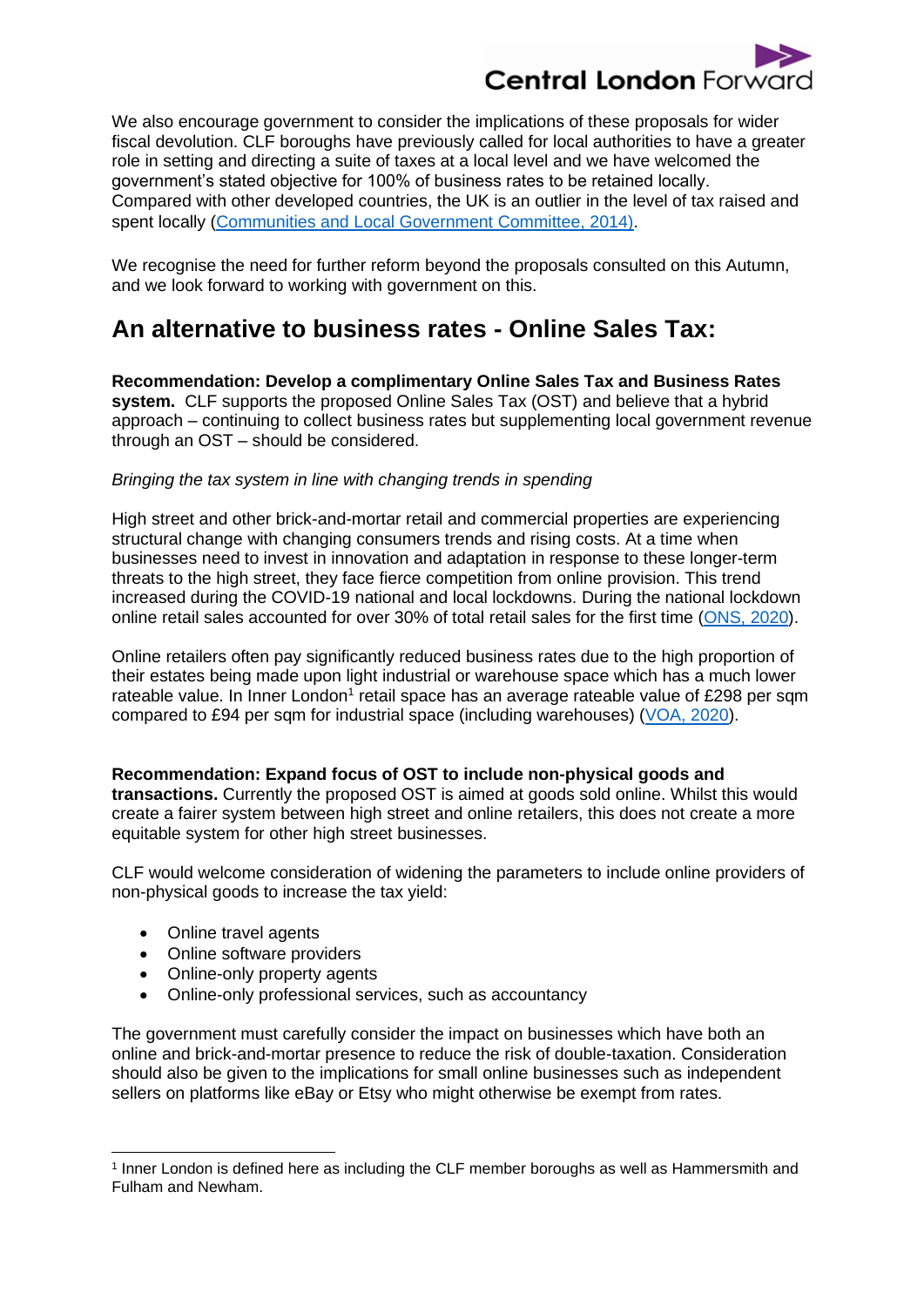

#### *Supporting a sustainable model of local government finance*

An OST will help bring the tax system up to date and in line with trends in consumer and commercial spending. It could also be key to shifting local government finance to a more sustainable footing. The current fiscal model is under considerable stress and a broader range of taxes is required to ensure that local government can continue to deliver effective services for our residences and build back better. Revenue raised through an OST could be an important part of this diversification of income.

Research carried out by Arup commissioned by Westminster City Council estimates the total raised by an OST nationally at a 2 percent rate would be about £1.4 bn in 2019/20. If the parameters of the OST were widened to include all e-commerce transactions this would raise approximately £10bn-£12bn nationally.

To make this a viable revenue stream for local authorities we would like to work with central government to develop a proportionate return for boroughs which is aligned with the business rates system.

**Recommendation: OST should be used to ensure sustainable local government finance.** Any new OST model should be developed in partnership with local government. We would urge central government to work closely with local government and ratepayers in designing and setting this tax to create a system which reflects the needs of different local communities and enables investment to grow local economies. We would welcome the opportunity to engage in a full consultation process focused on how the OST might work within existing taxation systems and commercial property structure.

## **Small Business Rates Relief (SBRR):**

CLF welcomes the economic support and relief that the current Business Rates system provides through the provision of eligibility-based grants. However, we ask the government to consider reform of two specific areas in order to support more small businesses.

#### *Supporting small businesses in Central London*

The way the scheme is structured, with the relief system based on a rateable value threshold of up to £15,000 and £15,001 to £50,999, creates inequities in the relief available to businesses. Differences in rateable values and sectoral composition in different areas has led to significant variations in the share of properties entitled to support across the country. In England around 70% of non-domestic properties have a rateable value of £15,000 or below. In the areas of London with the highest rental value, such as Kensington and Chelsea or Westminster less than a third of businesses have a rateable value below £15,00. In Camden and Islington the figure is less than half [\(IFS, 2020\)](https://www.ifs.org.uk/uploads/BN293-COVID-19-support-through-the-business-rates-system.pdf).

Central London's businesses are therefore doubly hit – disadvantaged as a result of higher rents and as a result higher rateable values.

COVID-19 has highlighted the unfairness of this system on small business which operate in the capital, and the nationally set threshold has made many businesses ineligible for support even though they have experienced similar existential threats as elsewhere in the country. Small businesses in London will be key to our economic recovery and should be supported.

#### **Recommendation: The threshold for SBRR should be reviewed, with consideration given to a separate threshold for central London and/or London as a region.**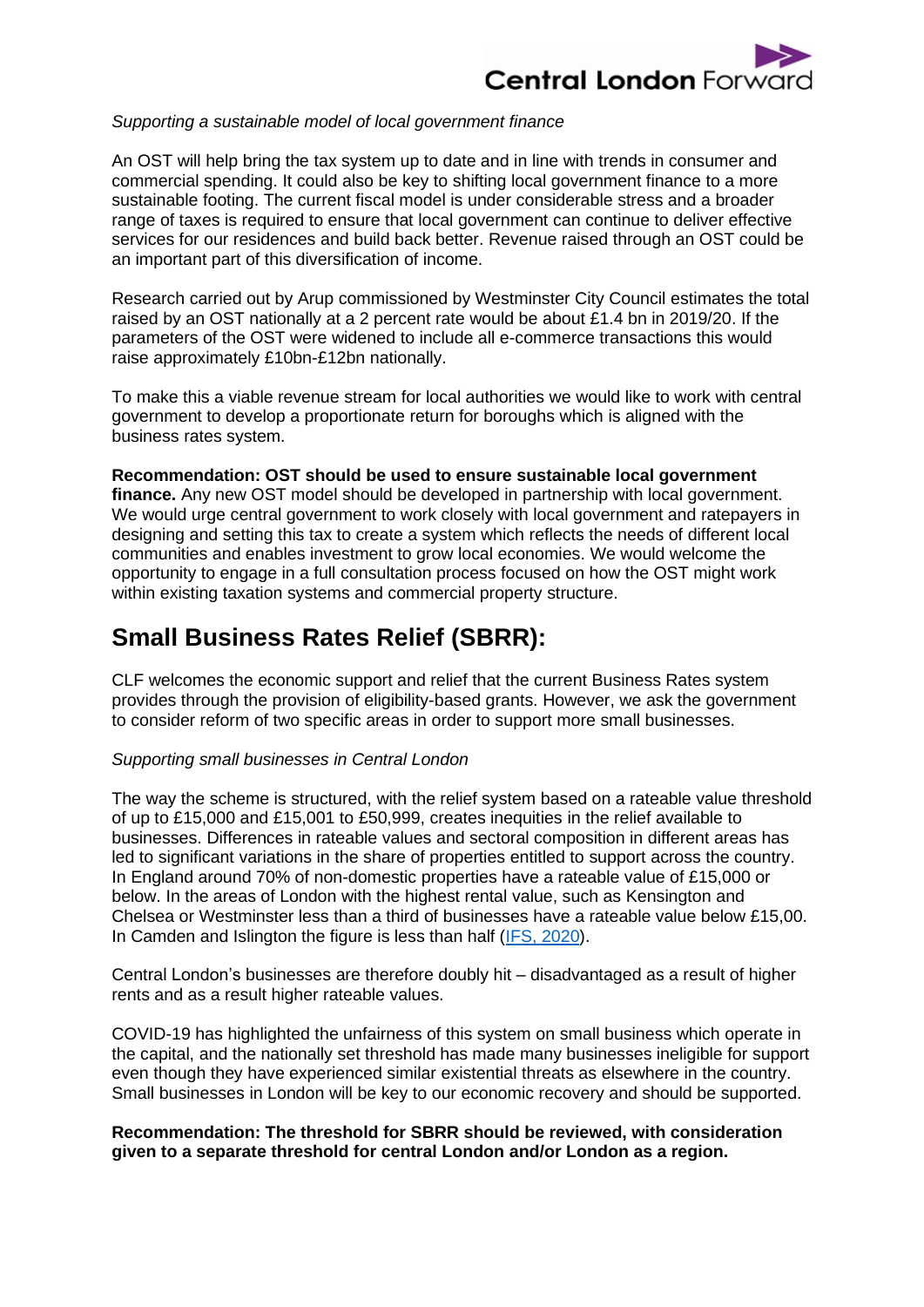

#### *Ensure fairness for businesses in serviced offices*

CLF would also welcome a review of how SBRR is applied to business operating in a serviced office environment. We are concerned that while small businesses are held liable for business rates and therefore eligible for SBRR, we are aware of cases in which serviced office providers require tenants to allow the provider to administer rate payments and application for the SBRR on their behalf. Although in many instances this will be effective, we are concerned that in some instances the full benefit of the SBRR is not received by the small business.

**Recommendation: Work with local authorities and ratepayers in serviced offices to ensure all eligible businesses receive SBRR.** 

## **Carbon Reduction Incentive:**

To contribute to the achievement of the UK's target to reach net-zero carbon emissions by 2050 we suggest government consider the introduction of a carbon-reduction incentive. This would provide a fiscal incentive for businesses which have invested in energy efficiency. The government's [Clean Growth Strategy](https://assets.publishing.service.gov.uk/government/uploads/system/uploads/attachment_data/file/700496/clean-growth-strategy-correction-april-2018.pdf) recognised that improved business energy efficiency could deliver up to £6 billion in cost savings by 2030 and generate one of the single largest carbon-saving measures.

Italy has used a similar strategy to incentivise energy efficiency improvement uptake by offering corporation tax credits for businesses. The scheme incentivised 1.5 million improvements on both homes and businesses between 2007-2012 [\(Environmental](http://eic-uk.co.uk/wp-content/uploads/2018/08/Improving-non-domestic-energy-efficiency-after-Brexit-8.18.pdf)  [Industries Commission \(EIC\)](http://eic-uk.co.uk/wp-content/uploads/2018/08/Improving-non-domestic-energy-efficiency-after-Brexit-8.18.pdf) UK, 2018).

**Recommendation: Work with local government and rate payers to develop a new a carbon-reduction incentive for businesses.**

# **Frequency of valuations:**

In order to better reflect actual property values, CLF recommends reducing the two-year gap between the valuation date for revaluation assessments and their coming into effect to one year, and to undertake revaluations annually as is the current system in Scotland. This would better align business rates to property values and provide a current picture of the commercial property market. This may also have the effect of minimising the impact of the revaluation and result in fewer appeals. However, we recognise that this will require a significant increase in resources and technological investment.

#### **Recommendation: Introduce annual revaluations and reduce the two-year implementation process following revaluation to one year, investing in the necessary resource and technology to do so.**

CLF welcomes the government delaying the next revaluation until 2023 due to COVID-19. However, we are concerned that in a period of significant economic uncertainty and change, this will not provide an accurate representation of property values in central London and any change in business rates introduced as a result may have disproportionate impacts.

Offices in central London are predicted to decline in value by as much as 10% in 2020 as COVID-19 has driven down demand for space. Take up of commercial property across central London fell sharply to a near record low in the second quarter of 2020, reflecting the closure of most London business premises in this period. Take up was equal to 1,140,000 square foot in Q2 2020, down from 3,000,000 square foot in the same period last year, a fall